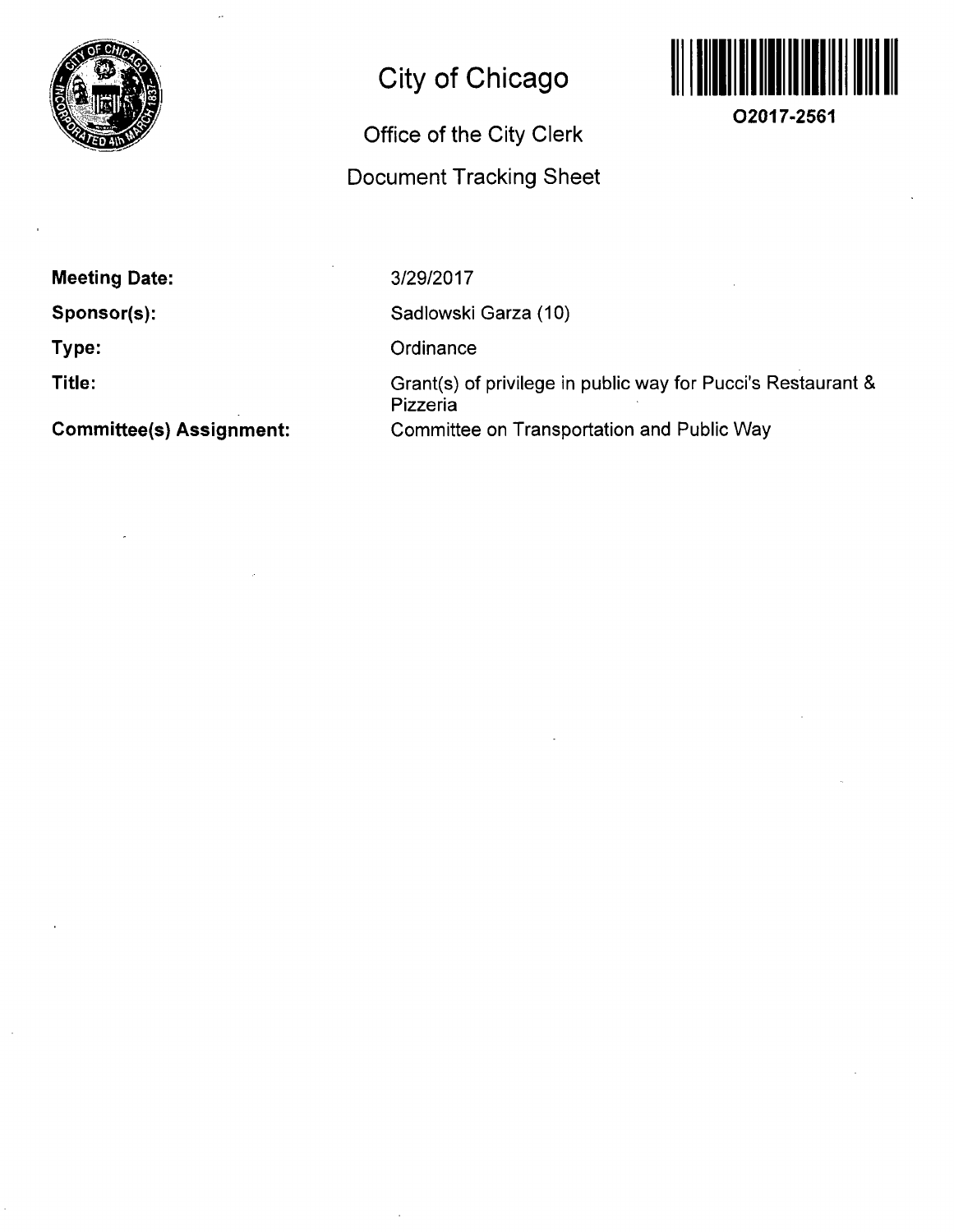**ORDINANCE** PUCCI'S RESTAURANT & PIZZERIA Acct. No. 85562 - 1 Permit No. 1126810

Be It Ordained by the City Council of the City of Chicago:

SECTION 1. Permission and authority are hereby given and granted to PUCCI'S RESTAURANT & PIZZERIA, upon the terms and subject to the conditions of this ordinance to maintain and use one (1) sign(s) projecting overthe public right-of-way attached to its premises known as 10063 S. Ewing Ave..

Said sign structure(s) measures as follows; along S. Ewing Avenue: One (1) at nine (9) feet in length, four (4) feet in height and eleven (11) feet above grade level.

The location of said privilege shall be as shown on prints kept on file with the Department of Business Affairs and Consumer Protection and the Office of the City Clerk.

Said privilege shall be constructed in accordance with plans and specifications approved by the Department of Transportation (Division of Project Development) and Zoning Department - Signs.

This grant of privilege in the public way shall be subject to the provisions of Section 10-28-015 and all other required provisions of the Municipal Code of Chicago.

The grantee shall pay to the City of Chicago as compensation for the privilege #1126810 herein granted the sum of three hundred (\$300.00) per annum in advance.

A 25% penalty will be added for payments received after due date.

The permit holder agrees to hold the City of Chicago harmless for any damage, relocation or replacement costs associated with damage, relocation or removal of private property caused bythe City performing work in the public way.

Authority herein given and granted for a period of five (5) years from and after 02/07/2017.

Alderman

Susan Sadlowski Garza 10<sup>th</sup> Ward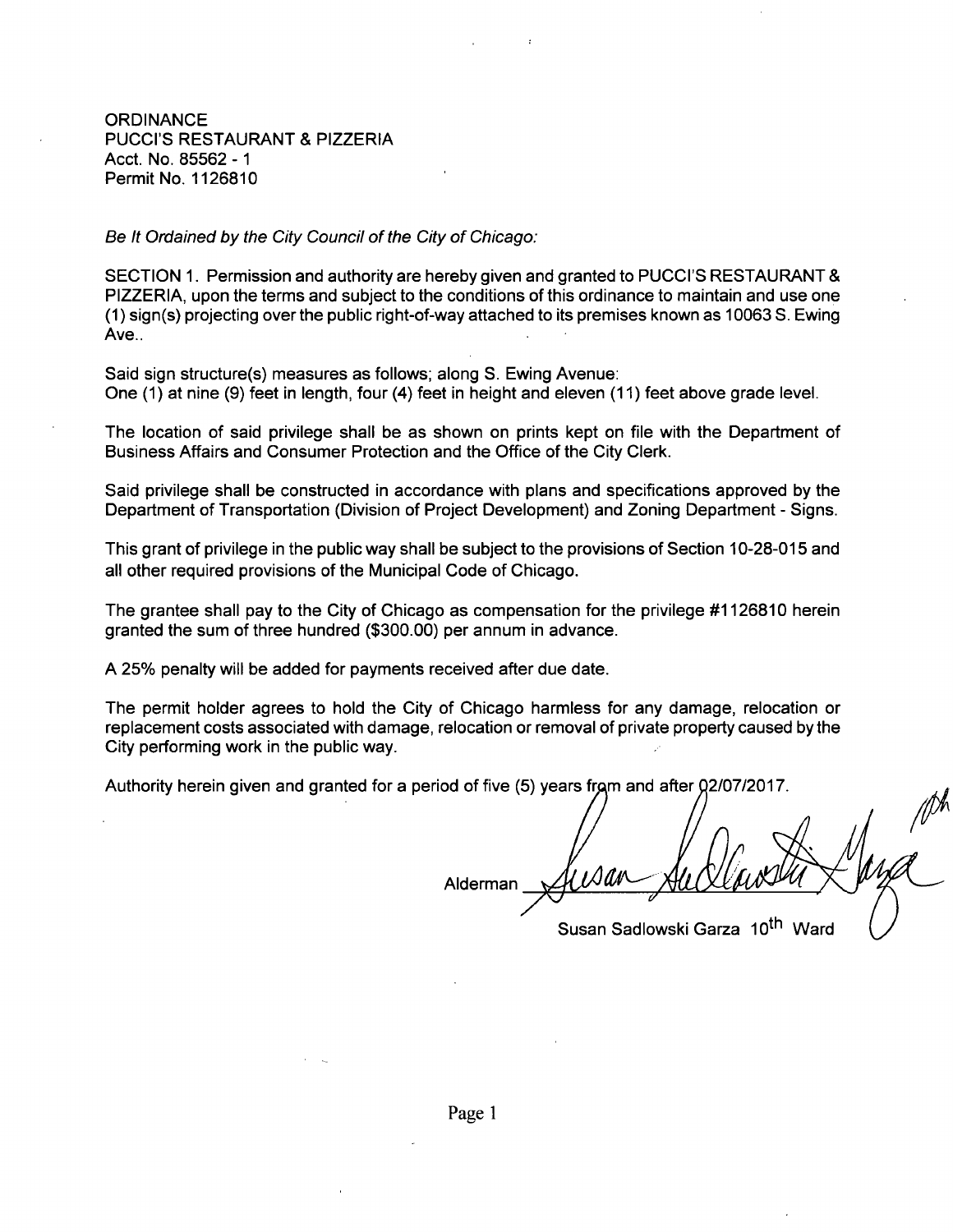